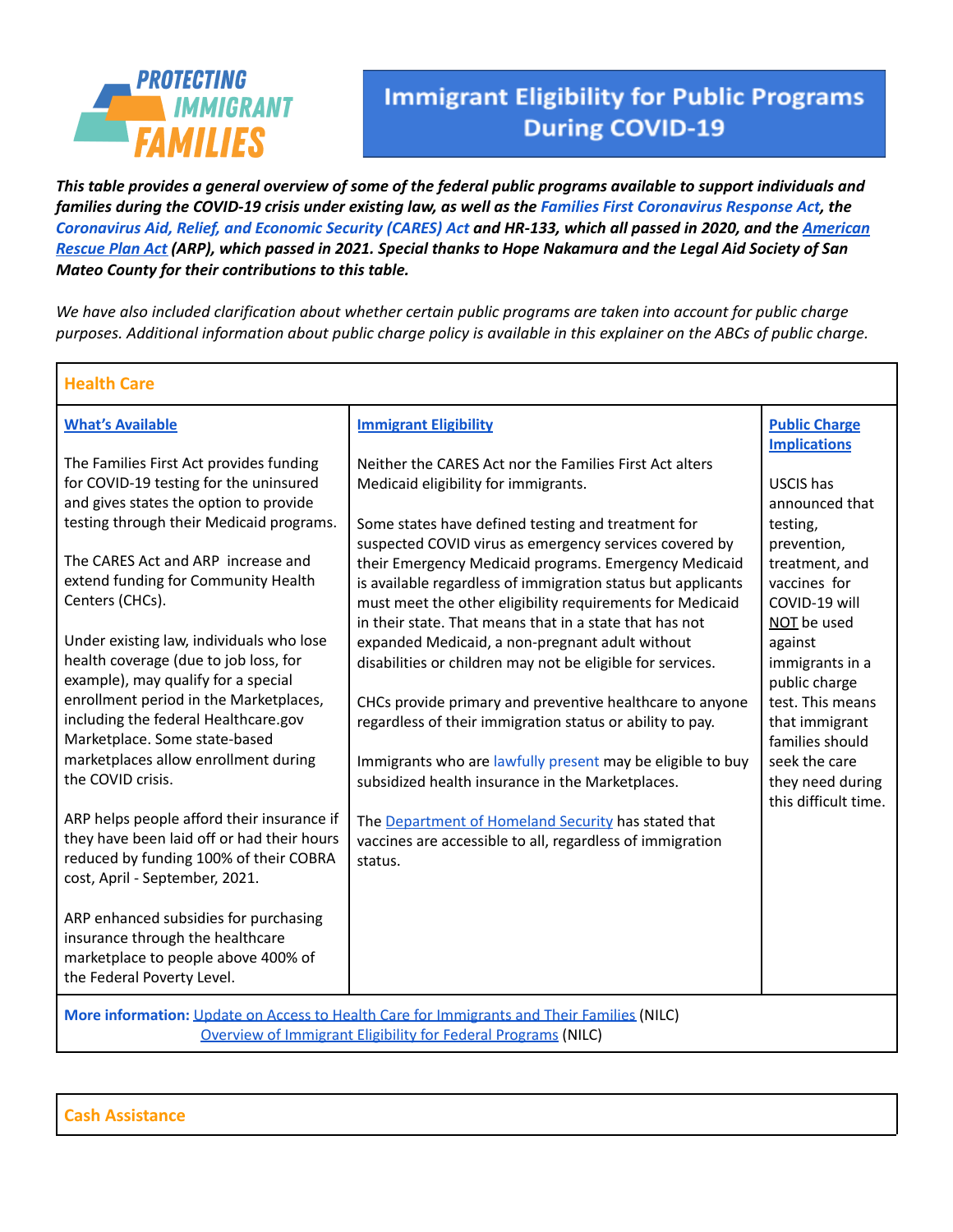#### **What's Available**

**Congress passed three different rounds of Economic Impact Payments (EIPs), also referred to as "stimulus checks."**

## **Payment #1 (CARES Act):**

- \$1200 per qualifying adult
- \$500 per qualifying child dependent

### **Payment #2: (HR 133)**

- \$600 per qualifying adult
- \$600 per qualifying child dependent

The payment is reduced by \$5 for every \$100 of income above the following thresholds:

- \$75,000 for single filers
- \$112,500 for a head of household filer
- \$150,000 for joint filers

## **Payment #3 (ARP)**

- \$1400 per qualifying taxpayer with a SSN
- \$1400 per qualifying dependent with a SSN (also including adult dependents)

### **Immigrant Eligibility**

To receive any of the stimulus payments, you must have a valid Social Security Number (SSN) and work authorization.

Immigrants who file taxes with an Individual Taxpayer Identification Number (ITIN) are still *not* eligible for either of the two EIPs/stimulus payments.

**For the first payment** under the CARES Act, BOTH taxpayers filing married jointly on a tax return were required to have a valid SSN and work authorization (unless one spouse served in the armed forces in the last year) or the entire family was disqualified.

**The second payment** (HR 133) fixed the "mixed-status" exclusion for some households. For the second round of payments, a taxpayer with a SSN married to an ITIN filer and filing taxes jointly is ELIGIBLE for the new stimulus payment, as are any eligible child dependents with SSNs so long as at least one taxpayer or parent filing the return has a SSN.. Unfortunately, 2.2 million children with SSNs who do not have at least one taxpayer/parent with a SSN claiming them as a dependent remain ineligible for the first and second stimulus payments. H.R. 133 also provided a retroactive CARES Act payment. for those "mixed-status" families now eligible for the second payment who were excluded from the first round of payments..

If a person did not get the first rebate because only one parent had a valid SSN, they can claim the CARES Act rebate when filing their 2020 tax returns.

**The third payment** (ARP) provides payments to everyone with an SSN in the household, even if a taxpayer or parent claiming dependents file with an ITIN. However, unlike HR 133, this new eligibility for SSN dependents of ITIN filers is not retroactive to the last two payments.

**Public Charge Implications**

The stimulus payment is an advanced tax credit (based on 2020 tax returns). Tax credits are NOT considered in a public charge test.

Since the EIP is considered a tax refund, it is NOT counted towards eligibility for federal programs such as Medicaid and the Supplemental Nutrition Assistance Program (SNAP).

**More information:** [Immigration-Related Eligibility](https://docs.google.com/document/d/14KPWI1tJWJN2U4-P8ja3umo5DTeT3B4bQwvYiI8EinY/edit) Requirements (Center for Popular Democracy); https://www.irs.gov/newsroom/recovery-rebate-credit

| <b>Food Assistance</b>  |                              |                                   |
|-------------------------|------------------------------|-----------------------------------|
| <b>What's Available</b> | <b>Immigrant Eligibility</b> | <b>Public Charge Implications</b> |